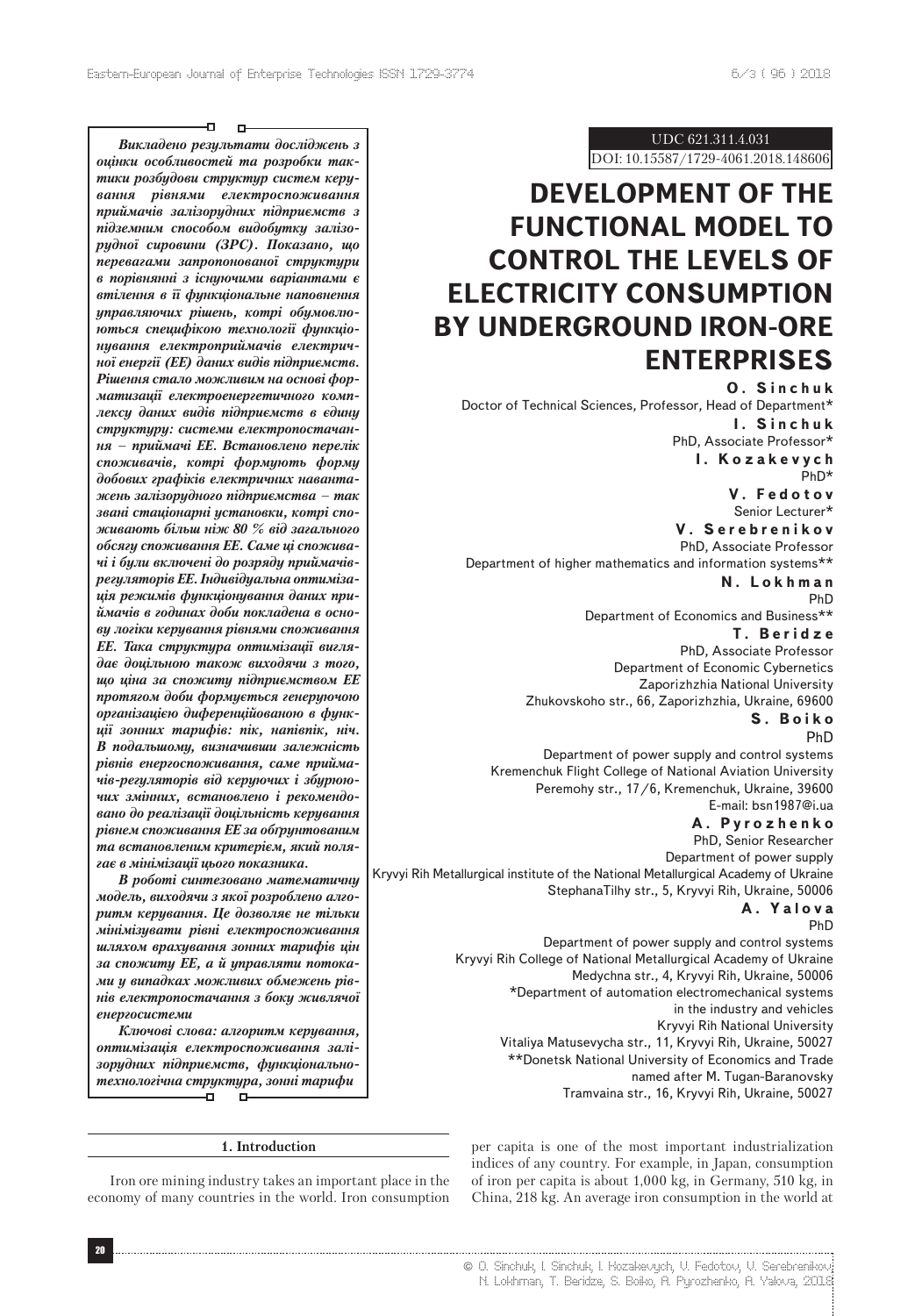present is about 182 kg per capita. Given the modern level of iron-ore production, the current static iron ore reserves will last for 140 years [1].

Production and market of iron ore in the world have evolved quite stable until the beginning of the 21st century. However, this stability was disrupted at the beginning of the 21st century by two factors – the unprecedented growth of need in the iron ore by China and the global economic crisis in 2008.

The world constantly witnesses competition for markets to sell iron-ore raw materials (IOR). The iron ore market is undergoing enormous changes. Especially noticeable over recent decades has become the rapid rise of the economy of China, India, Vietnam, and Taiwan, with an increasing annual demand in this kind of raw materials. These changes have shifted accents in this sector of world production and trade of IOR: a seller's market has become a buyer's market, with rapidly developing various methods and tools of exchange trade of IOR.

Recent years have seen a steady tendency of growth in the production volumes, however the growth in the production of this kind of minerals outperforms a growth in consumption, which has led to a long decline in prices for IOR in the world market. Since the end of 2011, a decrease in world prices for IOR reached about 60 % (to the level of quarters 1–2 in 2011) [1, 2]. Such a surplus of IOR has resulted in the gradual transition from a seller's market to a buyer's market for IOR. Along with this, geopolitical factors have greatly influenced the priorities and the economical state of the world's mining and metallurgical companies.

 A raw material base for iron-ore enterprises is the deposits of ferrous quartz and naturally-rich ores. A commodity product from these enterprises is the ores from underground mining (non-agglomerated iron ore), concentrate, agglomerate, and pellets [1].

Most iron-ore enterprises in Europe have been in operation for more than 20 years. IOR mining depths deepen over the years, which logically entails an increase in the cost of production of this kind of minerals.

Meanwhile, the system-forming feature of iron-ore enterprises has been, and still is, significant energy consumption. It should also be noted that more than 30 % of the IOR mining cost component at modern enterprises employing underground mining techniques account for energy consumption, in where, in turn, a share of electric energy is 90 % [3, 4].

It is obvious that it is not appropriate to confine ourselves to controlling the levels of EE consumption – at present, it is required to manage this process. In this case, control system should adaptively-preemptively respond to the emergence of respective disturbing factors in the technology of change in the operation modes of electricity receivers and primarily receivers-regulators of EE, which under conditions of ironore enterprises are the stationary installations.

#### **2. Literature review and problem statement**

Results of studies [5–7] allow us to argue about the existence of many alternatives for determining feasible approaches to improving energy efficiency at mining enterprises. However, these studies demonstrated an approach limited to the selection of structures for the systems that supply electricity to the underground mining enterprises.

The reason for this is that such an approach under conditions of their time was logical and straightforward.

A different perspective underlies studies [9, 10], their emphasis being the choice of rational structures for power supply systems as the base for reliability of electricity supply systems particularly at iron-ore enterprises. However, this search ended with the optimization of power supply systems; the operational modes of EE receivers were not analyzed either.

Therefore, taking into consideration the new time trends, in an attempt to expand research frontiers, paper [8] considered and investigated the task related to the need to estimate and control energy fluxes at mining enterprises. At the same time, this study lacked specific solutions. Thus, work [11] focuses only on the optimization of levels of consumption in a function of volumes of extracted materials. Paper [12] proposed a financial model for estimating the level of efficiency of the mining industry in general. Study [13] analyzed global energy problems of mining enterprises. Paper [14] reports a study into energy efficiency of a number of coal mines in the eastern and central regions of China, where the technology of minerals extraction has its own specificity, which affects the process of energy consumption. An analysis of the energy concept of mining-metallurgical industry is given in work [15]. Paper [16] examined the issues of autonomous EE generation under conditions of mines in Poland. However, the logical deterioration of technological conditions related to the fact of increasing the depth of IOR mining emphasizes the task to improve energy efficiency of extraction of these kinds of mineral resources.

This is further confirmed by the fact that most wellknown studies [5–16] were conducted for the conditions of IOR mining at depths down to 1,000 meters. At present, the boundaries of 1,500–2,100 m have been crosses. It is clear that the levels of EE consumption at such depths, and, accordingly, their effect on general cost indicators of IOR extraction, have a tendency to grow. This is a pressing issue not only in Ukraine, but also for the mining enterprises worldwide.

The above allows us to assert that it is a relevant task to develop a functional-technological structure for the system of control over levels of power consumption by iron-ore enterprises that employ the underground technique for IOR extraction.

#### **3. The aim and objectives of the study**

The aim of this study is to develop a functional-technological structure for the system of control over levels of electricity consumption by iron-ore enterprises that employ the underground technique for IOR extraction. This will make it possible to construct a mathematical model that would provide a possibility to investigate the dependence of daily levels of electricity consumption by receivers-regulators in a function of zonal tariffs for daily prices for the consumed electricity.

To accomplish the aim, the following tasks have been set:

– to formalize the components of the electrical power system at iron-ore enterprises that employ the underground technique for IOR extraction, to define the consumers-regulators of electric energy, and to decompose a general objective function into the local objective function in order to control these objects;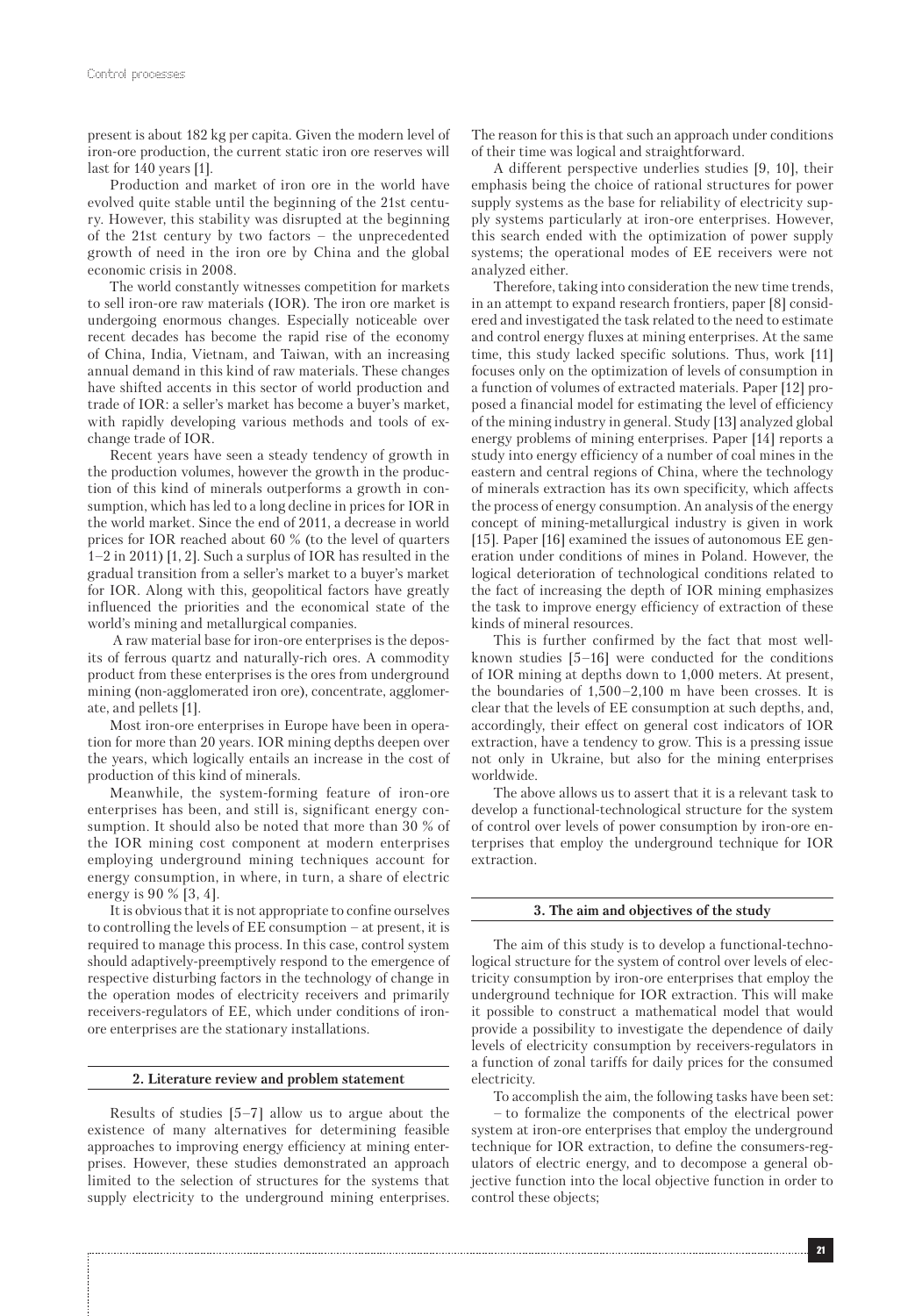– to construct a mathematical model of the optimal control over levels of electricity consumption in order to devise an algorithm for system operation.

#### **4. Materials and methods to study levels of electricity consumption by iron-ore enterprises**

#### **4. 1. Analysis of properties of control object**

Underground iron-ore enterprises in different countries have a typical structure of the electricity supply system and a typical composition of electricity receivers. Therefore, hereafter we shall address the set aim on the basis of research under conditions of iron-ore enterprises in Ukraine.

Ukraine possesses large mineral resources of iron ore, represented by 80 deposits, 23 of which are under operation (58 % of proven reserves).

Specific share of export in total deliveries in Ukraine increased in 2017 and reached 53.6 % against 51.9 % in 2012.

The geographical structure of IOR export from Ukraine to other countries as of 2017 is shown in Fig. 1.

Over the analyzed period, the mining enterprises of Ukraine exported iron-ore products to 10 European countries, as well as to Turkey, China, India, Japan, and Russia. Over the analyzed time, the geographical areas of export of products, in the total structure of export of iron ore products in Ukraine, were dominated by China.



Fig. 1. Geographical structure of export of iron ore products from Ukraine, 2017

In this aspect, a positive experience for producers of IOR worldwide is the practice of Ukrainian iron-ore enterprises that are actively engaged in the search for stemming the growth of energy consumption for IOR mining [4]. Thus, over the past 5–7 years, iron-ore mining enterprises in Ukraine modified, for the first time of their operation, their energy-consuming EE receivers, transferring them to specially-priced zones of the day, which are differentiated as peak hours, half-peak hours, and night hours.

Such "splitting" defines appropriate tariffs in terms of the price for EE consumed by an enterprise during different hours of the day. It is interesting the difference between the levels of these tariffs, for example between a "peak" and a "night", amount to almost 8 times.

Given the current situation, the "organizational" measures taken by enterprises, despite their simplicity, enabled the enterprises that implemented them to significantly save material costs when paying for the consumed electric energy  $-$  about 20 %. This was also contributed to by the implementation at mining enterprises of systems to control the levels of electricity consumption (CLCS). At the same time, as reported in study [3, 4], the potential of effective measures to enhance the energy efficiency of these types of enterprises both in Ukraine and in the world is far from over. It appears appropriate to address the task on energy efficiency of iron-ore enterprises within the framework of existing technologies. This approach seems feasible because no construction of the new underground iron-ore enterprises in a number of countries is planned in the next 20 to 30 years.

This direction has been negatively affected by the current differentiation of the electricity power system at an enterprise as the entire complex. At present, the complex is divided into two parts: electricity supply systems and receivers of electrical energy [1, 2]. In this case, the fact that has become a dogma is that electricity supply to enterprises is the first component of the above complex, while centralized is provided by an energy system. Such a "division" is not the best option for management strategy and even not the optimal solution both for scientific research and the enterprises themselves.

In order to start a research into substantiation and selection of a tactic to work out a structure of the system to control the levels of electricity consumption, we adopted a holistic electricity energy complex of the form: power supply system – electricity receivers.

Regarding a second above-mentioned component, the fact that is of great importance for the further research has been confirmed on that the most electricity-intensive EE receivers at underground iron-ore enterprises are the socalled stationary installations. These consumers include the skip lifting, drainage and ventilator installations. The share of these installations in the total electricity consumption at these enterprises (Fig. 2) amounts to more than 80 % (Fig. 2), so they can be categorized as EE receivers-regulators.

When considering an iron-ore enterprise in the form of a topological structural diagram (Fig. 3), it is possible to highlight the input control and disturbing variables for the most energy-intensive EE receivers-regulators, as well as the output variables – the total electric load of a mine. Control variables are the intensity of operation and the functioning modes of EE consumers-regulators; disturbing variables are the total performance efficiency of underground extracting areas at an enterprise.



Fig. 2. Averaged indicators for the levels of electricity consumption by power plants at underground iron-ore enterprises in Ukraine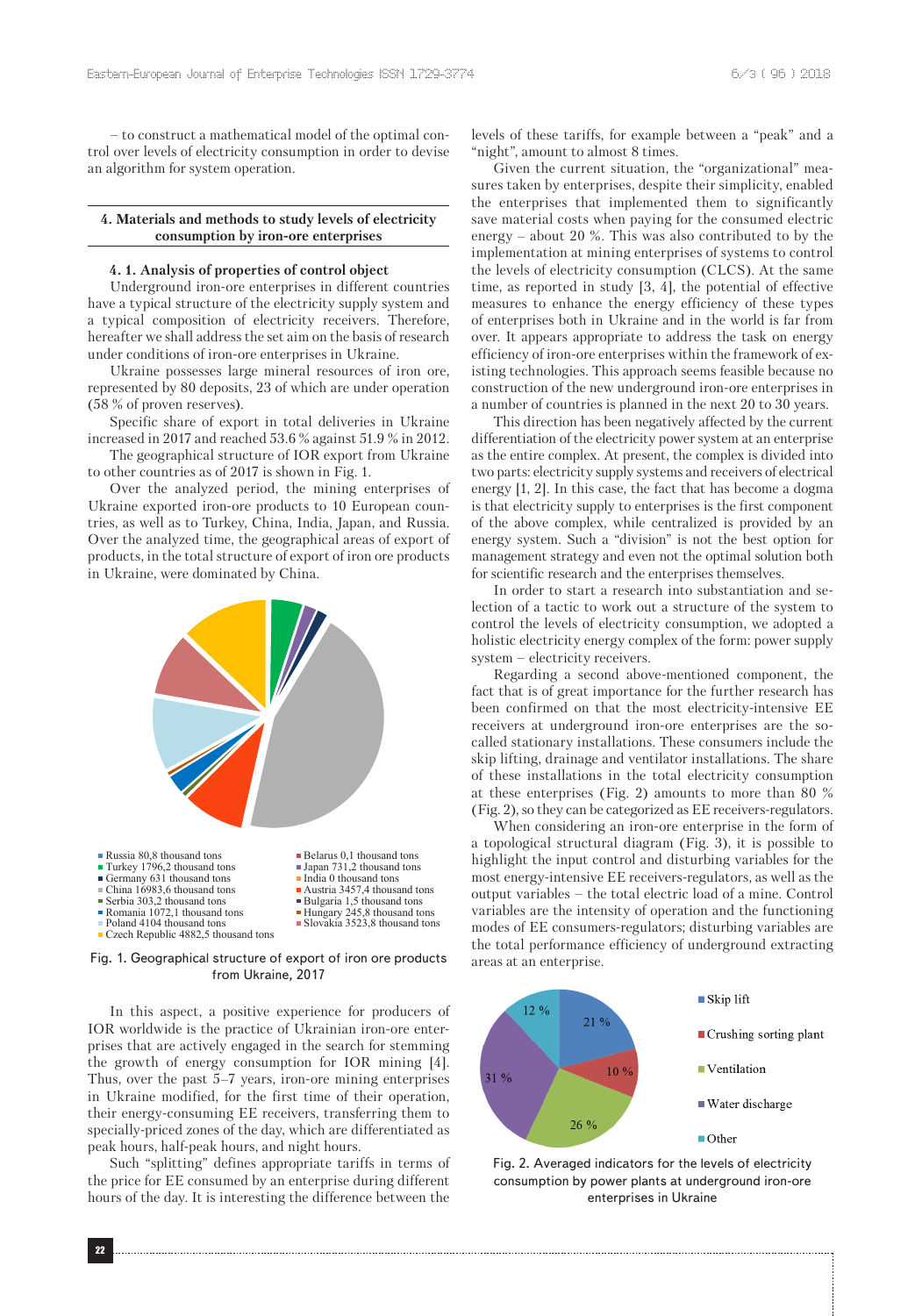Thus, the total load on EE receivers at underground iron-ore enterprises is the implementation of various combinations of input variables and power consumption by stationary installations and depends on the controlling disturbing variables, according to the operational technology for these EE receivers-regulators. Therefore, it is appropriate, at sufficient level of efficiency, to control the work of stationary installations according to the assigned criterion, which implies the minimization of electricity consumption. Meanwhile, minimization of a criterion in general is a rather difficult task, even when computers are employed. In order to simplify the implementation of this task, it is advisable to decompose the overall objective function into local objective control functions of the most powerful stationary installations. The adequacy of such a decomposition is defined by the technological independence of electricity consumption by each consumer on the controlling variables of other consumers. The general structure of control system over

the levels of electricity consumption by receivers-regulators at underground iron-ore enterprises is shown in Fig. 3, 4.



Fig. 3. Topology of electricity complex: electricity supply system – receivers of electric energy at an underground iron-ore company (a mine, an iron-ore mine): MSS – main step-down substation; CSS – central step-down substation;  $SSS$  – section step-down substation,  $SkLI$  – skip lifting installation, CL cage lift; hor. 500-1465 (underground horizons of respective depths (m) at the mine Ternivska (Ukraine)



Fig. 4. Structural diagram of the system to control the level of electricity consumption by a typical underground iron-ore enterprise (a mine, an iron-ore mine)

This structure (Fig. 4) is essentially the base for working out a holistic complex of control over the levels of EE consumption by iron-ore enterprises that employ the underground IOR-extracting techniques. The fact that would unequivocally prove the efficiency of functioning of such a complex is its functional content.

#### **4. 2. Construction of a mathematical model for the optimal control over the levels of electricity consumption by an underground iron-ore enterprise**

In a general case, electricity consumption by EE receivers at an underground iron-ore enterprise can be determined in the form of the required electricity consumption over a specified period, which are related to manufacturing tasks on extraction, processing of IOR, etc. If one knows the power of electricity that is consumed by enterprise receivers over a specified period  $[0; T]$ , the required electricity consumption is then calculated from formula

$$
\int_{0}^{T} W(t)dt = Q_{0},\qquad(1)
$$

where  $W(t)$  is the power of electricity, kW;  $[0;T]$  is the duration of electricity consumption, hours; *Q*0 is the volume of power consumption, kW∙h.

A criterion that determines the efficiency of electricity consumption by an object is recorded in the form

$$
C = \int_{0}^{T} c(t)W(t)dt,
$$
\n(2)

where *c*(*t*) is the cost of electricity consumption, UAH/kW∙h.

In addition, it is necessary to determine the limitation on the magnitude of electricity power that is predetermined by the characteristics of the examined object,

$$
W_{\min} \le W(t) \le W_{\max},\tag{3}
$$

where  $W_{\text{min}}$ ,  $W_{\text{max}}$  are the minimum and maximum powers of electricity, respectively, kW.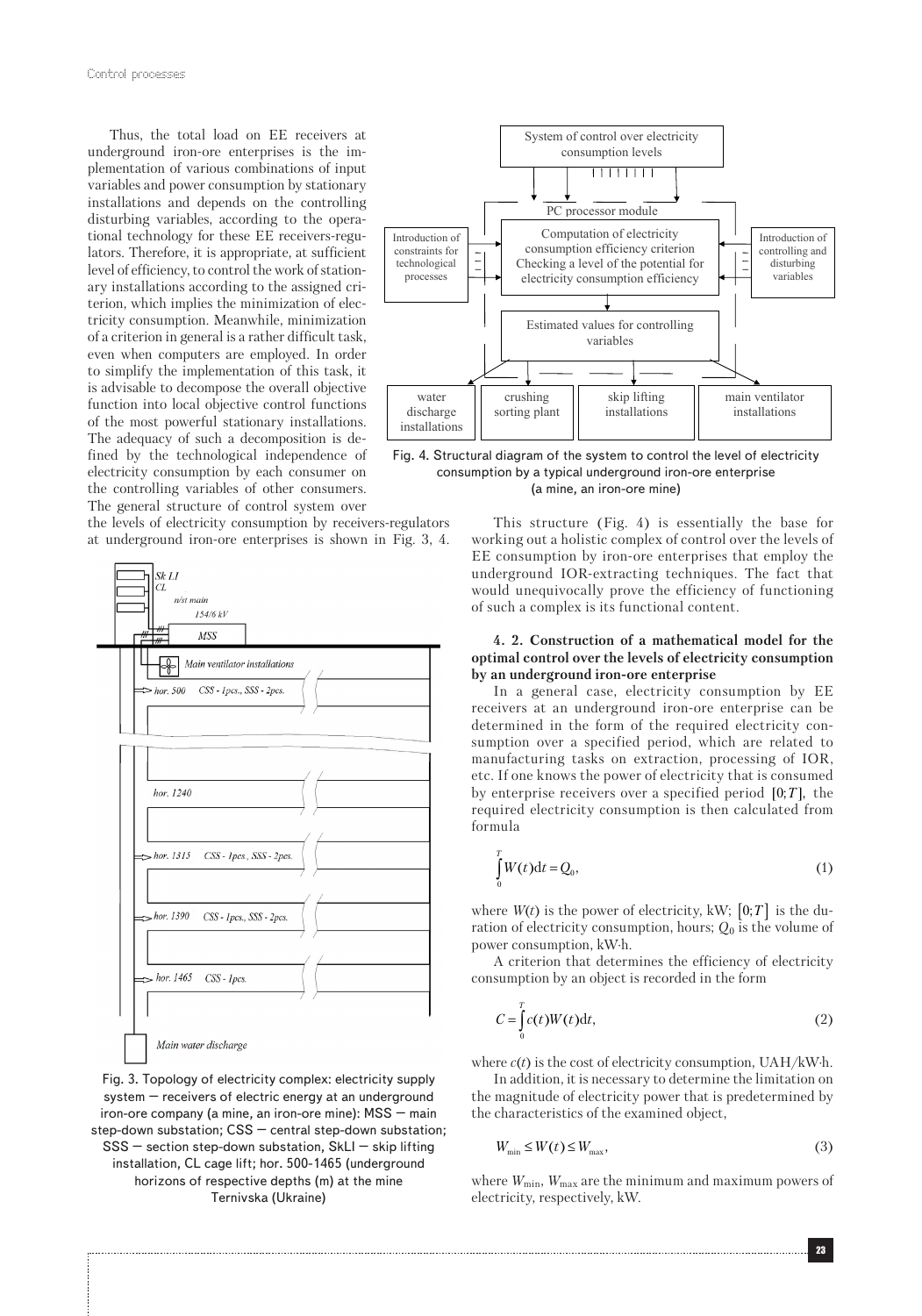The purpose of control over electricity consumption by a stationary installation is the minimization of criterion (2) for the consumed power of electricity with respect to constraints (1) and (3).

A special feature of the recommended method for solving a problem is that the dependence of electricity price on time is assigned in the form of a piecewise-constant function. If one considers the duration of power consumption per day, then there are the so-called zonal tariffs. These tariffs define the price for electricity depending on the time of day. In practice, the three-zone tariffs are typically employed, that is, the price for electricity accepts three values during 24 hours: a peak, a half-peak, economy-time (night). The result is that the price of electricity is assigned by a piecewise-constant function that has three values

$$
c(t) = \begin{cases} c_n, & 0 \le t < t_1 \\ c_{hp, t_1} \le t < t_2 \\ c_p, & t_2 \le t < T \end{cases}
$$
 (4)

where  $c_n$ ,  $c_{hp}$ ,  $c_p$  are the price of electricity consumption in the zones of tariffs "night" [0;  $t_1$ ); "half-peak" [ $t_1$ ;  $t_2$ ), and "peak" [*t*2*; T*), respectively, UAH/kW∙h.

Formula (4) employs the prices of electricity consumption, which are accepted at these types of enterprises. The gaps in the application of respective prices of electricity are combined into common intervals for convenience.

To solve the problem (1) to (3), we shall use the form of function (4). By using the linearity of integral, we obtain

$$
\int_{0}^{T} c(t)W(t)dt = c_n \cdot \int_{0}^{t_1} W(t)dt + c_{hp} \times \times \int_{t_1}^{t_2} W(t)dt + c_p \cdot \int_{t_2}^{T} W(t)dt.
$$
\n(5)

Introduce designations

$$
\int_{0}^{t_1} W(t) dt = Q_n, \int_{t_1}^{t_2} W(t) dt = Q_{hp}, \int_{t_2}^{T} W(t) dt = Q_p, \tag{6}
$$

where  $Q_n$ ,  $Q_{hp}$ ,  $Q_p$  is the electricity consumption over intervals that match the zonal tariffs "night", "half-peak" and "peak", respectively.

The objective function (2) is written then in the form

$$
C = c_n \cdot Q_n + c_{hp} \cdot Q_{hp} + c_p \cdot Q_p. \tag{7}
$$

In its turn, condition (1) can be recorded in the form

$$
\int_{0}^{T} W(t)dt = \int_{0}^{t_1} W(t)dt + \int_{t_2}^{t_2} W(t)dt + \int_{t_2}^{T} W(t)dt.
$$
 (8)

With respect to (6), equation (8) takes the form

$$
\int\limits_{0}^{T} W(t)dt = Q_n + Q_{hp} + Q_p,
$$

or, according to condition (1),

$$
Q_n + Q_{hp} + Q_p = Q_0. \tag{9}
$$

Constraint (3) will be represented in the following form through integration:

$$
\int_{0}^{t_{1}} W_{\min} dt \leq \int_{0}^{t_{1}} W(t) dt \leq \int_{0}^{t_{1}} W_{\max} dt,
$$
\n
$$
W_{\min} \int_{0}^{t_{1}} dt \leq \int_{0}^{t_{1}} W(t) dt \leq W_{\max} \int_{0}^{t_{1}} dt,
$$
\n
$$
W_{\min} \cdot t_{1} \leq \int_{0}^{t_{1}} W(t) dt \leq W_{\max} \cdot t_{1}.
$$
\n(10)

Considering (6), constraint (10) takes the form:

$$
\underline{Q}_n \le \underline{Q}_n \le \overline{Q}_n,\tag{11}
$$

where  $Q_n = W_{\min} \cdot t_1$ ,  $Q_n = W_{\max} \cdot t_1$  are the constraints for the consumption of electricity over a period corresponding to the tariff "night".

Similarly, we obtain

$$
\underline{Q_{hp}} \le \underline{Q}_{hp} \le \overline{Q_{hp}},\tag{12}
$$

where

$$
\underline{Q_{hp}} = W_{\min} \cdot (t_2 - t_1), \quad \overline{Q_{hp}} = W_{\max} \cdot (t_2 - t_1)
$$

are the constraints for the consumption of electricity over a period corresponding to the tariff "half-peak"

$$
Q_p \le Q_p \le \overline{Q_p},\tag{13}
$$

where

$$
\underline{Q_p} = W_{\min} \cdot (T - t_2), \ \overline{Q_p} = W_{\max} \cdot (T - t_2)
$$

are the constraints for the consumption of electricity over a period corresponding to the tariff "peak".

According to the results derived from formulae (1) to (3), a problem on the electricity consumption optimization is recorded in the form

$$
C = c_n \cdot Q_n + c_{hp} \cdot Q_{hp} + c_p \cdot Q_p \to \min_{Q_n, Q_{hp}, Q_p} \tag{14}
$$

$$
Q_n + Q_{hp} + Q_p = Q_0, \qquad (15)
$$

$$
\underline{Q}_n \le \underline{Q}_n \le \overline{Q}_n,\tag{16}
$$

$$
Q_{hp} \le Q_{hp} \le \overline{Q_{hp}},\tag{17}
$$

$$
\underline{Q}_p \le \underline{Q}_p \le \overline{Q}_p. \tag{18}
$$

An analysis of problem (14) to (18) reveals that this is a problem on linear programming, which can be solved using the simplex method [17]. Solution to problem (14) to (18) produces the optimal magnitudes of electricity consumption over intervals where the zonal price tariffs of energy consumption are constant. The results of calculations are the magnitudes of electricity consumption for time periods with the zonal tariffs "night", "half-peak" and "peak",  $\hat{Q}_n$ ,  $\hat{Q}_n$ ,  $\hat{Q}_p$ ,

It must be emphasized that the magnitudes of electricity power for each time period with constant price tariffs for electricity consumption are not defined, but must satisfy constraints (3). As one of the possible ways to derive the magnitudes of electricity power over time intervals with different tariffs for electricity consumption is the application of a theorem on the mean value for integrals [17]. We con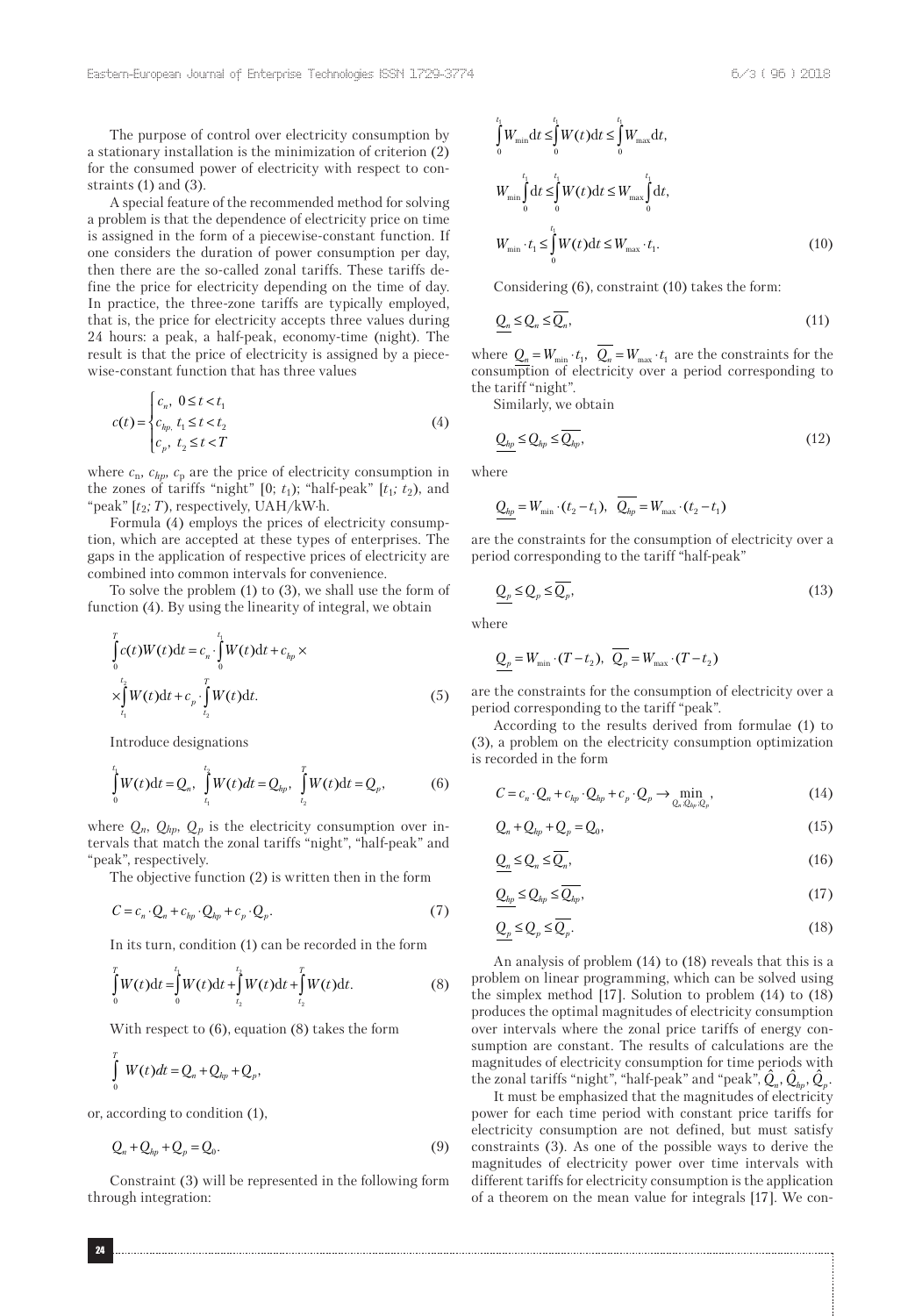sistently find the mean values for electricity power over time intervals where the price of electricity consumption is constant.

$$
\overline{W_n} = \frac{\hat{Q}_n}{t_1}, \ \ \overline{W_{hp}} = \frac{\hat{Q}_{hp}}{t_2 - t_1}, \ \ \overline{W_p} = \frac{\hat{Q}_p}{T - t_2}. \ \ (19)
$$

For the zonal tariffs "night", "halfpeak", and "peak", the electricity power averages are, respectively, calculated from formulae (19).



Fig. 5. Daily schedule of electricity consumption by the receiver-regulator at the underground enterprise, the mine Ternivska at PAT "Kryvyi Rih iron ore plant"

#### **5. Results of a study into development of a functional model to control the levels of electricity consumption by underground iron-ore enterprises**

As an example, for the sake of clarity, we present a study into EE consumption by underground enterprises at PAT "Kryvyi Rih iron ore plant", Ukraine. Energy generating companies (oblast electric utilities), aiming at perfect alignment of the daily volume of EE "production-consumption", stimulate their consumers. The pricing policy of energy generating enterprises regarding the EE consumers matches the time periods that form zonal tariffs rates of electricity consumption. Table 1 gives respective data on the three-zonal tariffs of electricity consumption.

Zonal tariffs of electricity consumption

Table 1

|  | Zonal tariffs | Price, condition-<br>al units/kW·h | Tariff limits                                               |
|--|---------------|------------------------------------|-------------------------------------------------------------|
|  | night         | 0.01                               | $23:00$ to $6:00$                                           |
|  | half-peak     | 0.04                               | $6:00$ to $8:00$ ,<br>10:00 to 18:00.<br>$22:00$ to $23:00$ |
|  | peak          | 0.06                               | $8:00 \text{ to } 10:00.$<br>$18:00$ to $22:00$             |

An analysis of data from Table 1 reveals that the price of electricity consumed changes during 24 hours. The highest price for electricity consumed is during business hours, which, of course, is due to the large number of electricity consumers that causes a shortage of electricity. On the contrary, at night the price for electricity consumed is the lowest, due to the number of working electricity consumers and the existence of excess electricity. Thus, enterprises in general, and the iron-ore-mining ones, in particular, face the task on solving a dual problem on the distribution of EE consumption on an hourly basis while simultaneously maintaining the continuity of manufacturing processes.

Fig. 4 shows a daily schedule of electricity consumption at the enterprise under consideration.

We compute integrated characteristics of actual electricity consumption, according to the schedule in Fig. 4. The cost of electricity over 24 hours is the following magnitude

$$
Q_0 = \int_0^{24} W(t)dt = 23395812950, \text{ kW hours.}
$$
 (20)

Next, we compute expenses on electricity consumption, according to the form of objective function (7). Prior to that, we find, according to (6), electricity consumption of electricity for the zonal tariffs "night", "half-peak" and "peak", respectively,

$$
Q_n = \int_0^6 W(t)dt + \int_{23}^{24} W(t)dt = 13079298278, \text{ kW} \cdot \text{h},
$$
  
\n
$$
Q_{hp} = \int_6^8 W(t)dt + \int_{10}^{18} W(t)dt +
$$
  
\n
$$
+ \int_{22}^{23} W(t)dt = 8238538044, \text{ kW} \cdot \text{h},
$$
  
\n
$$
Q_p = \int_8^{10} W(t)dt + \int_{18}^{22} W(t)dt = 2077976628, \text{ kW} \cdot \text{h}.
$$

We substitute the results obtained above in formula (7) and, employing data from Table 1, we find the total cost of electricity consumption over 24 hours in the normalized units, n. u.

$$
C = 0,25 \cdot 0,559 + 1,02 \cdot 0,352 + 1,8 \cdot 0,089 = 0,659, n.u. (21)
$$

To solve problem (14) to (18), we determine the required parameters.

We find, according to the schedule in Fig. 1, the minimum and maximum magnitudes of electricity power over 24 hours

$$
W_{\min}=318229921~{\rm kW},~W_{\max}=2098281249~{\rm kW}.~~(22)
$$

It is clear that these magnitudes of electricity power are predetermined by both the special features of IOR processing and the capacity of technological equipment.

The constraints for the magnitudes of electric energy consumption, according to formulae (11) to (13), are, respectively,

$$
\underline{Q}_n = W_{\min} \cdot 7 = 2227609447, \text{kW} \cdot \text{h},
$$
  
\n
$$
\overline{Q}_n = W_{\max} \cdot 7 = 14687968743, \text{kW} \cdot \text{h},
$$
  
\n
$$
Q_{hp} = W_{\min} \cdot 11 = 3500529131, \text{kW} \cdot \text{h},
$$
\n(23)

$$
\frac{1}{Q_{hp}} = W_{\text{max}} \cdot 11 = 23081093739, \text{kW} \cdot \text{h},\tag{24}
$$

$$
Q_p = W_{\min} \cdot 6 = 1909379526, \text{kW} \cdot \text{h},
$$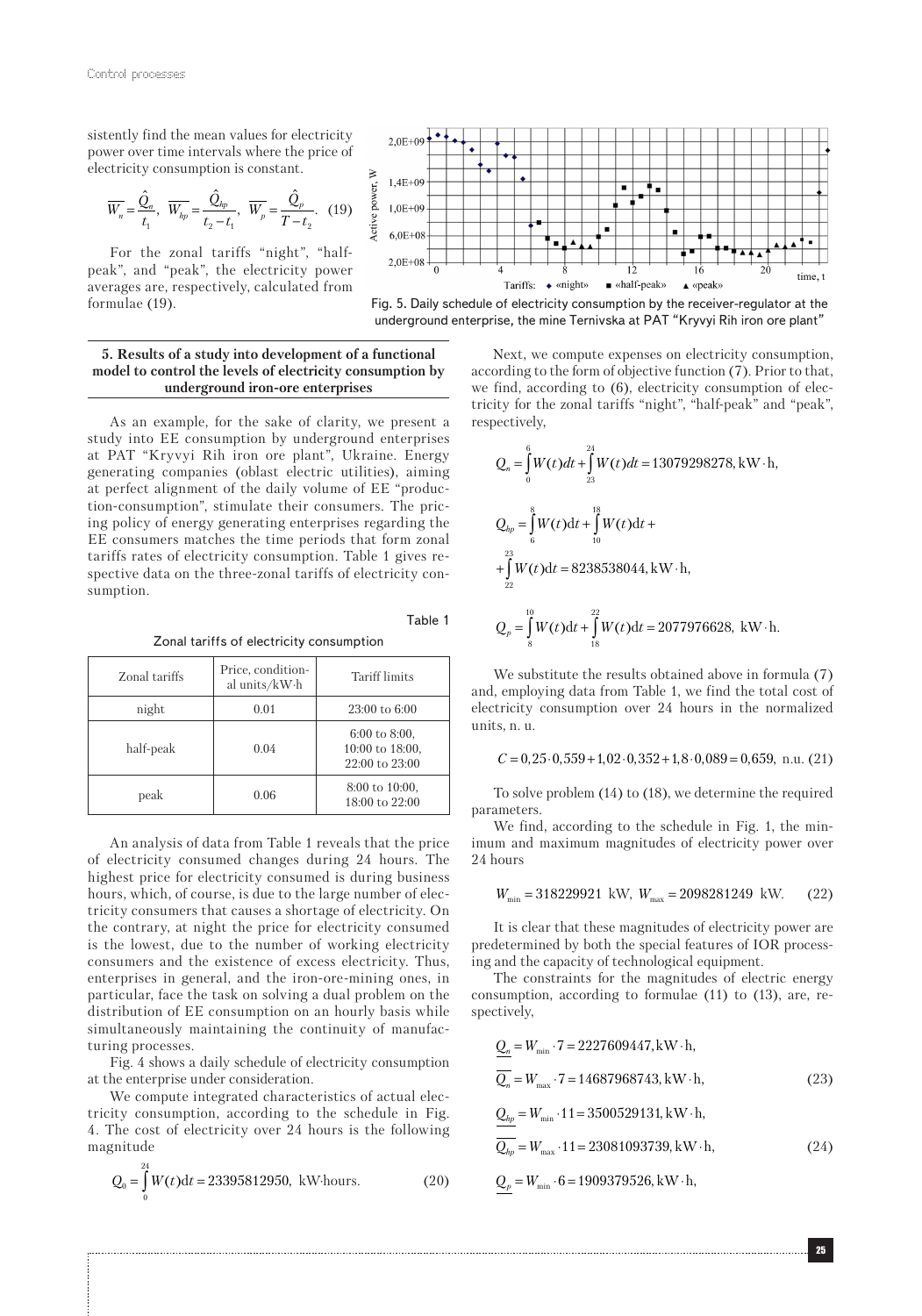$$
Q_p = W_{\text{max}} \cdot 6 = 12589687494, \text{kW} \cdot \text{h.}
$$
 (25)

Thus, problem (14) to (18) takes the form:

$$
C = 0,25 \cdot Q_n + 1,02 \cdot Q_{hp} + 1,8 \cdot Q_p \to \min_{Q_n, Q_{hp}, Q_p} \tag{26}
$$

$$
Q_n + Q_{hp} + Q_p = 23395812950,
$$
\n(27)

$$
2227609447 \le Q_n \le 14687968743,\tag{28}
$$

 $3500529131 \le Q_{hp} \le 23081093739,$  (29)

$$
1909379526 \le Q_p \le 12589687494. \tag{30}
$$

To solve problem (26) to (30) as a problem on linear programming, we have applied the simplex-method, implemented using the spreadsheet processor MS Excel [18]. The result of solving a problem takes the form

$$
\hat{Q}_n = 14687968743 \text{ kW} \cdot \text{h},
$$
  
\n
$$
\hat{Q}_{hp} = 6798464681 \text{ kW} \cdot \text{h},
$$
  
\n
$$
\hat{Q}_p = 1909379526 \text{ kW} \cdot \text{h}.
$$
\n(31)

The minimum magnitude of objective function (26), considering (31), is equal to:

$$
C_{\min} = 0,600, \text{ n.u.} \tag{32}
$$

According to (19), we find the mean power of electricity consumption over time intervals with zonal tariffs, "night", "half-peak" and "peak", respectively,

$$
\overline{W_n} = \frac{\hat{Q}_n}{7} = 2098281249 \text{ kW},
$$
  

$$
\overline{W_{hp}} = \frac{\hat{Q}_{hp}}{11} = 618042244 \text{ kW},
$$
  

$$
\overline{W_p} = \frac{\hat{Q}_p}{6} = 318229921 \text{ kW}.
$$
 (33)

Thus, we have established that it is efficient to maintain the average power of electricity consumption over time intervals with zonal tariffs "night", "half-peak" and "peak" at the levels defined by formulae (33). Given such an approach to controlling the receivers-regulators, expenses for electricity consumption over 24 hours would be minimal, equal to the magnitude derived from formula (32).

#### **6. Discussion of results obtained in the study of a mathematical model**

The application of an algorithm for minimizing the levels of electricity consumption by receivers-regulators at iron-ore enterprises, which is represented by formulae (14) to (18), has demonstrated that these types of enterprises have reserves in terms of the optimization of electricity consumption levels, based on the efficient employment of tariffs. That can be confirmed by comparing actual expenditures with optimal expenses for electricity consumption using the example considered above.

Given (21) and (32), we find the magnitude of relative decrease in electricity consumption by the enterprise PAT "Kryvyi Rih iron ore plant" over 24 hours

$$
\frac{C - C_{\min}}{C} \cdot 100\% = 8.9\%.
$$
 (34)

Thus, electricity consumption by stationary installations at a single iron ore mine within 24 hours could be reduced by 8.9 %, while maintaining the total volume of electricity consumption. In this case, we note that this "percentage" complement the effect, which is obtained at preventive optimization of operation of energy-intensive installations over 24 hours [2, 18].

One of the basic principles to control energy consumption is the principle of optimality. The complexity of a power system fundamentally excludes the complete formalization of such systems, which is why they are divided into two subsystems: the first one is mainly formalized, the second is predominantly non-formalized. A second one specifies external parameters for the formalized subsystem and registers the legitimacy of its specific procedures.

A special feature of the recommended method to solve a problem is that the dependence of electricity price on time is assigned in the form of a piecewise-constant function. Consequently, a price for electricity is assigned by a piecewise constant function with three values.

Compared with existing practice to estimate the levels of EE consumption, we have created the base for ensuring the applicability of analytical methods for analysis of cost-objective characteristics of electricity consumption levels at iron-ore enterprises. In this case, constraints are defined by the magnitude of electricity power, predetermined by the characteristics of the examined object. It should also be noted that a change in zonal tariffs requires reformatting the objective function.

Advancement of the proposed research could include resolving the tasks on predicting EE consumption.

#### **7. Conclusions**

1. It is established that the sufficient efficiency in the functioning of an electricity consumption system at underground iron-ore enterprises necessitates determining a series of EE receivers-regulators, specifically: skip lifting, fans of the main ventilation, water discharge. The monitoring over EE consumption has made it possible to draw a conclusion on that the listed receivers consume more than 80 % of the total volume of EE consumption by underground iron-ore enterprises, which identified them as consumers-regulators. That has formed the basis for decomposing a general objective function of the electricity complex at an iron-ore company. We have devised a structural scheme of the system to control the level of power consumption by a typical underground iron-ore enterprise (a mine, an iron-ore mine).

2. Proceeding from the actual operating conditions of iron-ore enterprises, a mathematical model has been proposed, which makes it possible to investigate the dependence of daily levels of power consumption by receivers-regulators